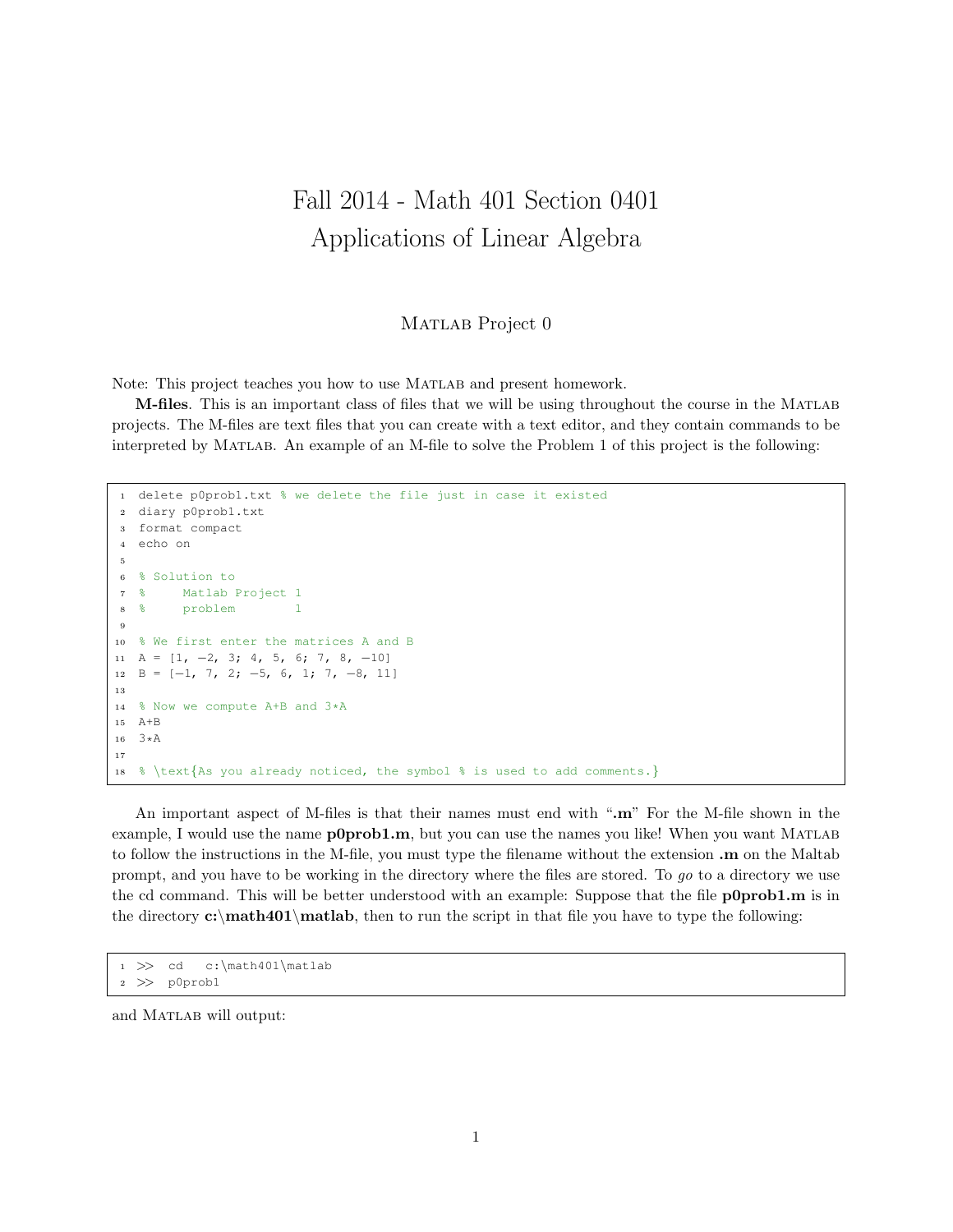| 1               | $A =$                                    |                 |              |
|-----------------|------------------------------------------|-----------------|--------------|
| $\overline{2}$  | $\mathbf{1}$                             | $-2$            | 3            |
| $\mathbf{3}$    | $\overline{4}$                           | 5               | 6            |
|                 | $7\phantom{.0}$                          | 8               |              |
| $\overline{4}$  |                                          |                 | $-10$        |
| $5 -$           | B<br>$\hspace*{0.4em} = \hspace*{0.4em}$ |                 |              |
| 6               | $-1$                                     | $7\overline{ }$ | 2            |
| $7\overline{ }$ | $-5$                                     | 6               |              |
| $\,$ 8 $\,$     | $7\overline{ }$                          | $-8$            | 11           |
|                 | $9$ ans $=$                              |                 |              |
|                 |                                          |                 |              |
| $10\,$          | $\overline{0}$                           | 5               | 5            |
| $1\,1$          | $-1$                                     | 11              | 7            |
| $1\,2$          | 14                                       | $\overline{0}$  | $\mathbf{1}$ |
|                 | $13$ ans =                               |                 |              |
| $14\,$          | $\mathbf{3}$                             | $-6$            | 9            |
|                 |                                          |                 |              |
| $15\,$          | 12                                       | 15              | 18           |
| $16\,$          | 21                                       | 24              | $-30$        |

Presenting Results. You can present results by using the publish command or M-books, pasting MATLAB commands and graphics into LaTeX document, or simply using **diary files**. The latter are text files where MATLAB stores all what you see on the screen as you run command and/or invoke M-files. Suppose that now we modify p0prob1.m adding the line diary p0prob1.txt at the beginning and the line diary off at the end. Then, as a result, when you invoke p0prob1 at the Matlab prompt, Matlab will show on the screen the same as before, but at the same time, it will save that information on the file **p0prob1.txt**. If the diary file already existed, Maltab would append the lines at the end. Including the command echo on at the beginning of the file will record all command used by the M-files in the diary file.

Here is a summary of the steps used to prepare homework solutions.

- (1) Create an M-file in your current working directory to hold the solution. Include echo on near the top of the file so you can see which commands are producing what output when you run the M-file.
- (2) Continue editing and running the M-file until you are confident that it contains the Matlab commands that solve the problem.
- (3) Add comments to your M-files to explain the method being used to solve the problem and to interpret the results. Give titles to your figures.
- (4) Once the M-file is ready, publish the document or insert the delete and diary commands into the M-file (see example below).
- (5) Now run the M-file to produce the final solution. Do not print intermediate calculations (the command ';' at the end of a line avoids printing). Send the diary file or published document to a printer. Collect pages, staple them together and submit them.

To illustrate the results of this process, here is the final version of the M-file for problem 1.

## file p0prob1.m

```
1 delete p0prob1.txt % we delete the file just in case it existed
2 diary p0prob1.txt
3 format compact
4 echo on
5
  6 % Solution to
```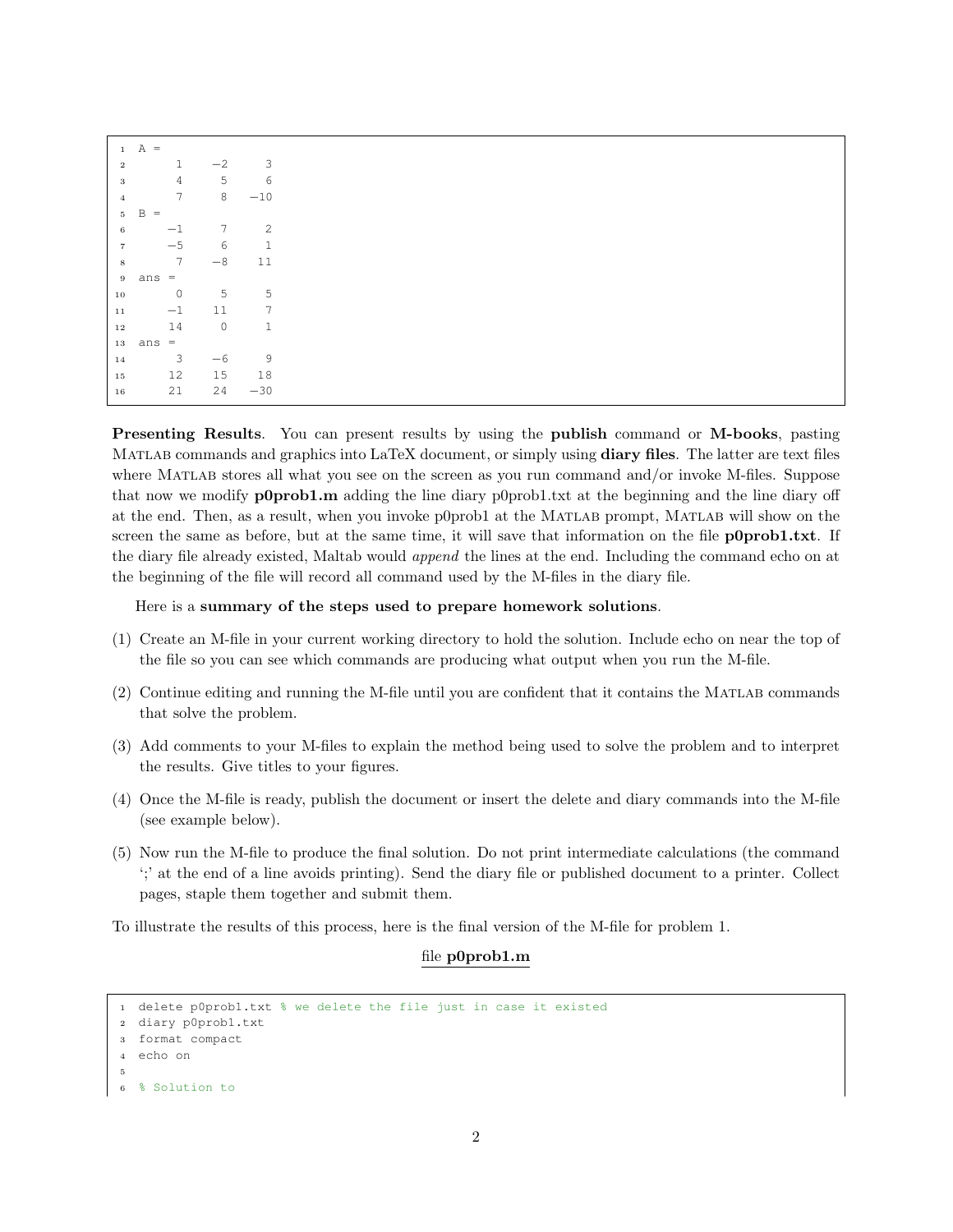```
7 % Matlab Project 1
8 % problem 1
\alpha10 % We first enter the matrices A and B
11 A = [1, -2, 3; 4, 5, 6; 7, 8, -10]12 \text{ } B = [-1, 7, 2; -5, 6, 1; 7, -8, 11]13
14 % Now we compute A+B and 3*A
15 A+B
16 3*A
17
18 % The results matlab gave for A+B and 3*A agree with our definition
19 % for adding matrices and multiplying by scalars.
20
21 echo off
22 diary off % it is important to do this, otherwise Matlab would
23 % continue to add lines to the diary file
```
And the diary file p0prob1.txt will look like file p0prob1.txt

```
1 % Solution to
2 % Matlab Project 1
3 % problem 1
4 % We first enter the matrices A and B
5 \text{ A} = [1, -2, 3; 4, 5, 6; 7, 8, -10]6 A =
7 1 −2 3
8 4 5 6
9 7 8 −10
10 B = [−1, 7, 2; −5, 6, 1; 7, −8, 11]
11 \quad B =12 −1 7 2
13 −5 6 1
14 7 −8 11
15
16 % Now we compute A+B and 3*A17 A+B
18 ans =
19 0 5 5
\begin{matrix} 20 & \hspace{1.5mm} -1 & \hspace{1.5mm} 11 & \hspace{1.5mm} 7 \end{matrix}21 14 0 1
22 3*A
23 ans =
24 3 −6 9
25 12 15 18
26 21 24 −30
27
28 % The results matlab gave for A+B and 3*A agree with our definition
29 % for adding matrices and multiplying by scalars.
30 echo off
```
## Final Note

Each problem should be worked out in a separate M-file, and the results published or saved in a diary file. A printout of the published document or the diary file should be handed (one per student). Use